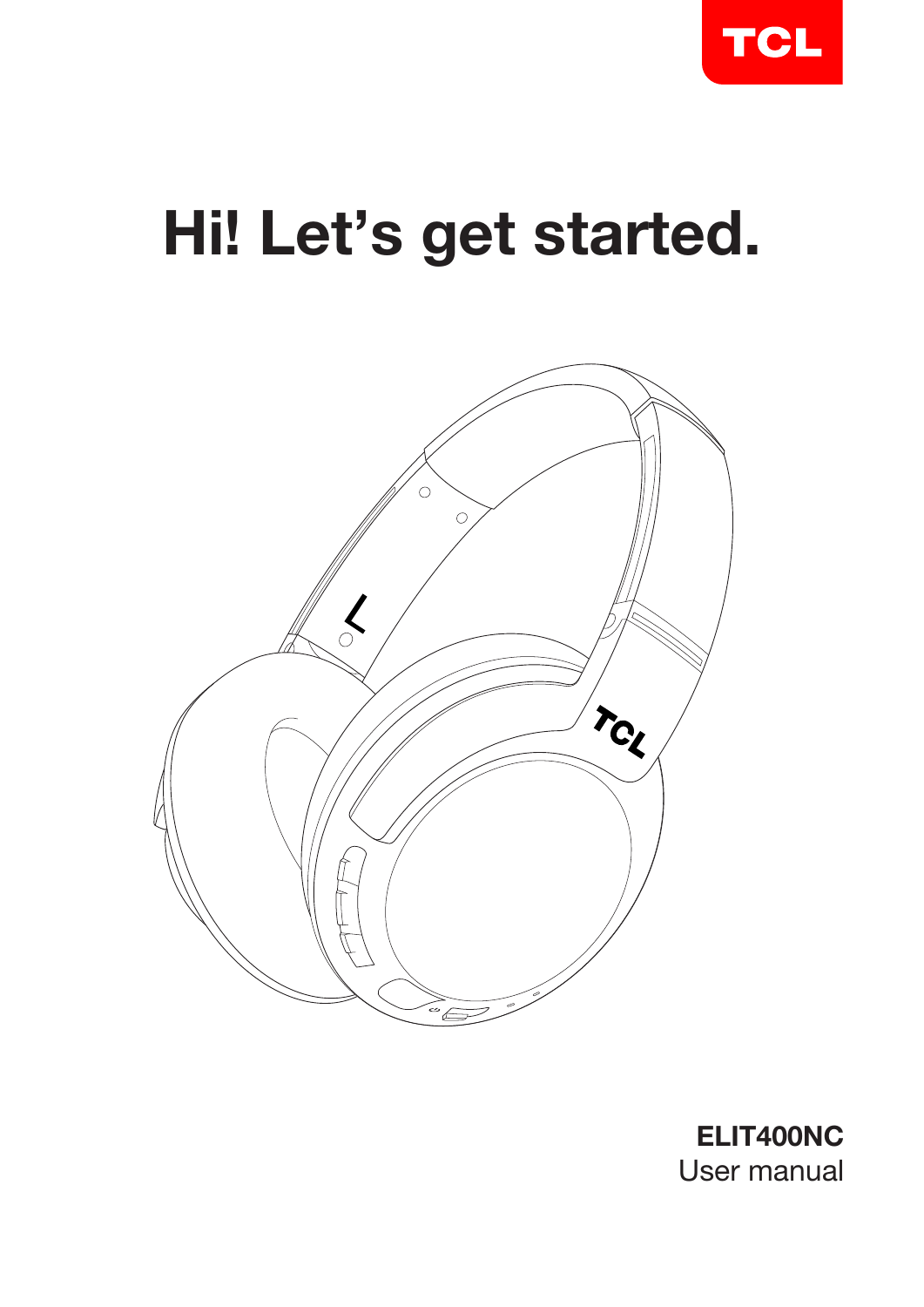## **Contents**

| 1              | Important safety instructions<br><b>Hearing Safety</b><br>General safety information                                                                                                                                                                                        | 3  |
|----------------|-----------------------------------------------------------------------------------------------------------------------------------------------------------------------------------------------------------------------------------------------------------------------------|----|
| $\overline{2}$ | Welcome<br>What's in the box<br>Overview of the wireless active noise cancelling over-ear headphones with mic                                                                                                                                                               | 4  |
| 3              | Connect your headphones<br>Charge your headphones<br>Pair the headphones with your smartphone or Bluetooth <sup>®</sup> devices                                                                                                                                             | 5  |
| 4              | Use your headphones<br>Using the supplied headphone cable<br>Power your headphones on or off<br>Connect your headphones to your smartphone or Bluetooth <sup>®</sup> device<br>ANC control<br>Music control<br>Voice assistant<br>Call control<br>Switch the voice language | 6  |
| 5              | <b>Notice</b><br>Compliance notice<br>Declaration of conformity<br>Remove the integrated battery<br>Disposal of your old product and battery                                                                                                                                | 9  |
| 6              | Notice for US and Canada<br>Compliance notice for US<br>Compliance notice for Canada                                                                                                                                                                                        | 10 |
| $\overline{7}$ | <b>Trademarks</b>                                                                                                                                                                                                                                                           | 11 |
| 8              | <b>FAQ</b>                                                                                                                                                                                                                                                                  | 12 |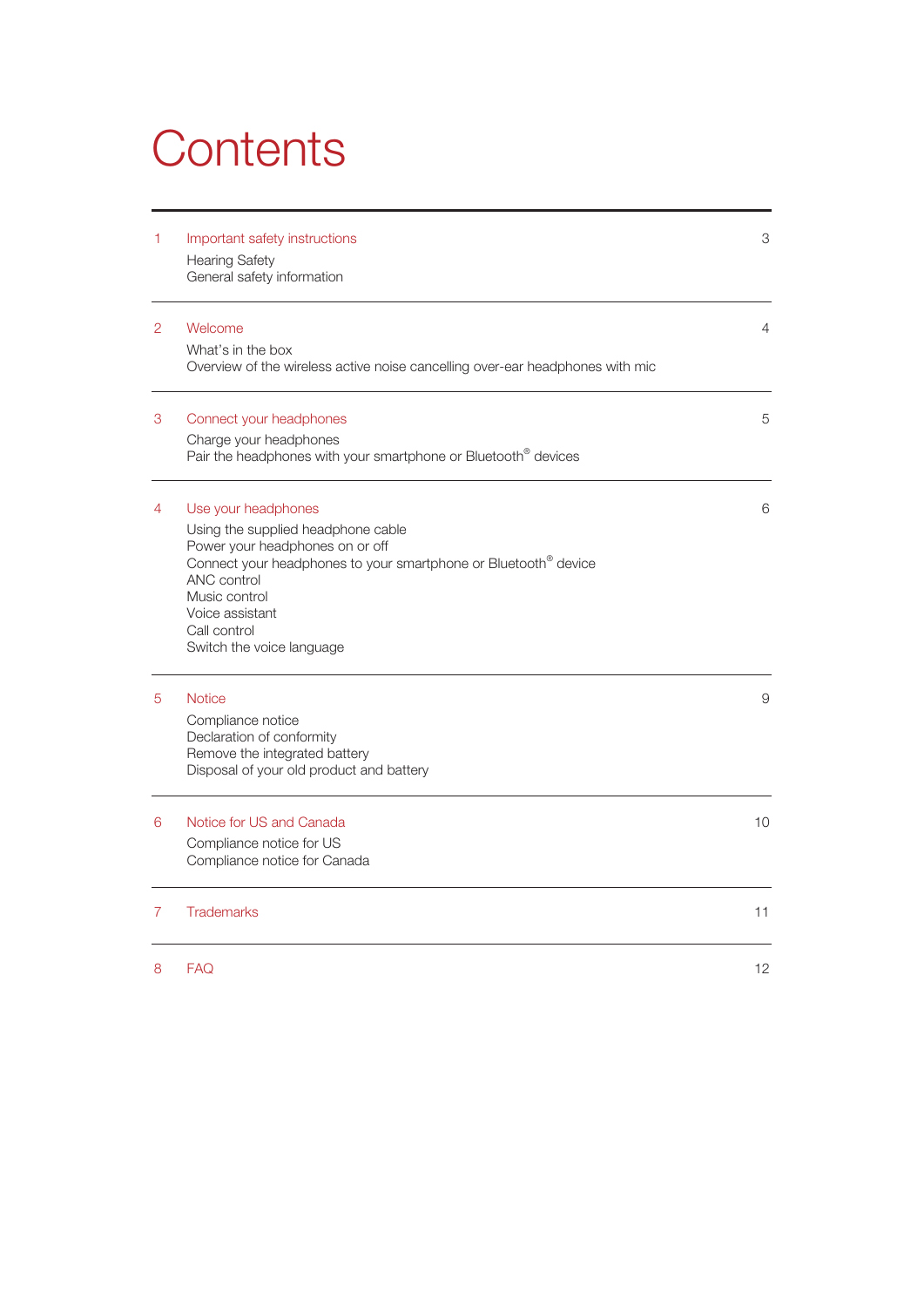## **1** Important safety instructions

### Hearing Safety



#### Danger

To avoid hearing damage, limit the time you use headphones at high volume and set the volume to a safe level. The louder the volume, the shorter the safe listening time is.

To prevent accidents and damage to ears:

- • Listen at reasonable volumes for reasonable periods of time.
- Be careful not to adjust the volume continuously upwards as your hearing adapts.
- Do not turn up the volume so high that you can't hear what's around you.

### General safety information

To prevent damage and malfunctions:

- Do not expose headphones to excessive heat.
- Do not drop your headphones.
- Headphones shall not be exposed to dripping or splashing water.
- Do not allow your headphones to be submerged in water.
- Do not use any cleaning agents containing alcohol, ammonia, benzene, or abrasives.
- If cleaning is required, use a soft cloth, if necessary dampened with a minimum amount of water or diluted mild soap, to clean the product.

#### Battery precautions:

• The integrated battery shall not be exposed to excessive heat such as sunshine, fire or the like.

#### Caution:

Danger of explosion if battery is incorrectly replaced. Replace only with the same or equivalent type.

#### Operating temperature and humidity:

- Operate or store in a place where temperature is between 0ºC (32ºF) to 45ºC (113ºF) (up to 90% relative humidity).
- Battery life may be shorter in high or low temperature conditions.

#### Liability:

• This product is designed for use with mobile devices that support Bluetooth<sup>®</sup> standard specified by Bluetooth<sup>®</sup> SIG, Inc. and are compatible to the following Bluetooth® profile:

#### Bluetooth® profile

- HSP Headset profile
- HFP Hands-free profile
- A2DP Advanced audio distribution profile (Bluetooth® stereo supported)
- • AVRCP Audio video remote control profile
- It is considered improper use when this product is used for any application not named in this user manual.
- TCL Corporation bears no responsibility for accidents or damage caused by improper use of this product.

#### Caution:

The user is cautioned that changes or modifications not expressly approved by the party responsible for compliance could void the user's authority to operate the equipment.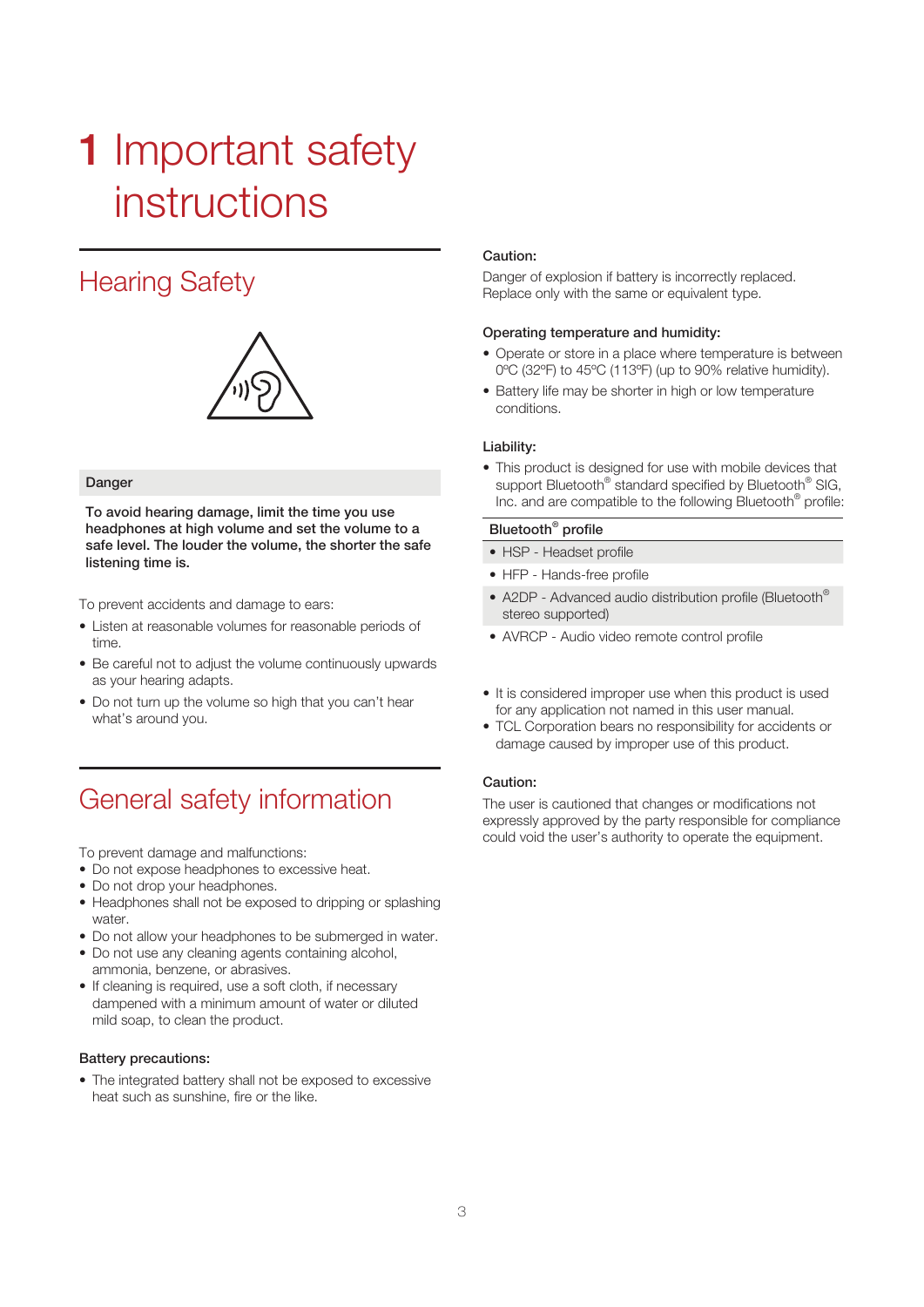## 2 Welcome

Congratulations on the purchase of your new TCL headphones! After it is set up and connected, you can enjoy wireless music and phone calls with high quality sound. You are recommended to read through this user manual which helps you set up, connect and operate the product easily and properly. For more information, visit www.tcl.com.

Let's get started.

### What's in the box



TCL wireless active noise cancelling over-ear headphones with mic ELIT400NC

.<br>Sie **Company** 



Audio cable

USB cable (for charging)



Quick start guide Safety sheet

Safety sheet

### Overview of the wireless active noise cancelling overear headphones with mic



- 1 **Power on/off and Paring**
- 2 **G** Turn the volume up.
- 3  $\Box$  Turn the volume down.
- 4 **I MFB** (Music/call control and voice assistant or skip to the next track or previous track)
- 5 **ID** ANC slider
- 6 ANC LED
- 7 Power LED indicator
- 8 Micro USB charging slot
- 9 Microphone
- 10 3.5mm audio socket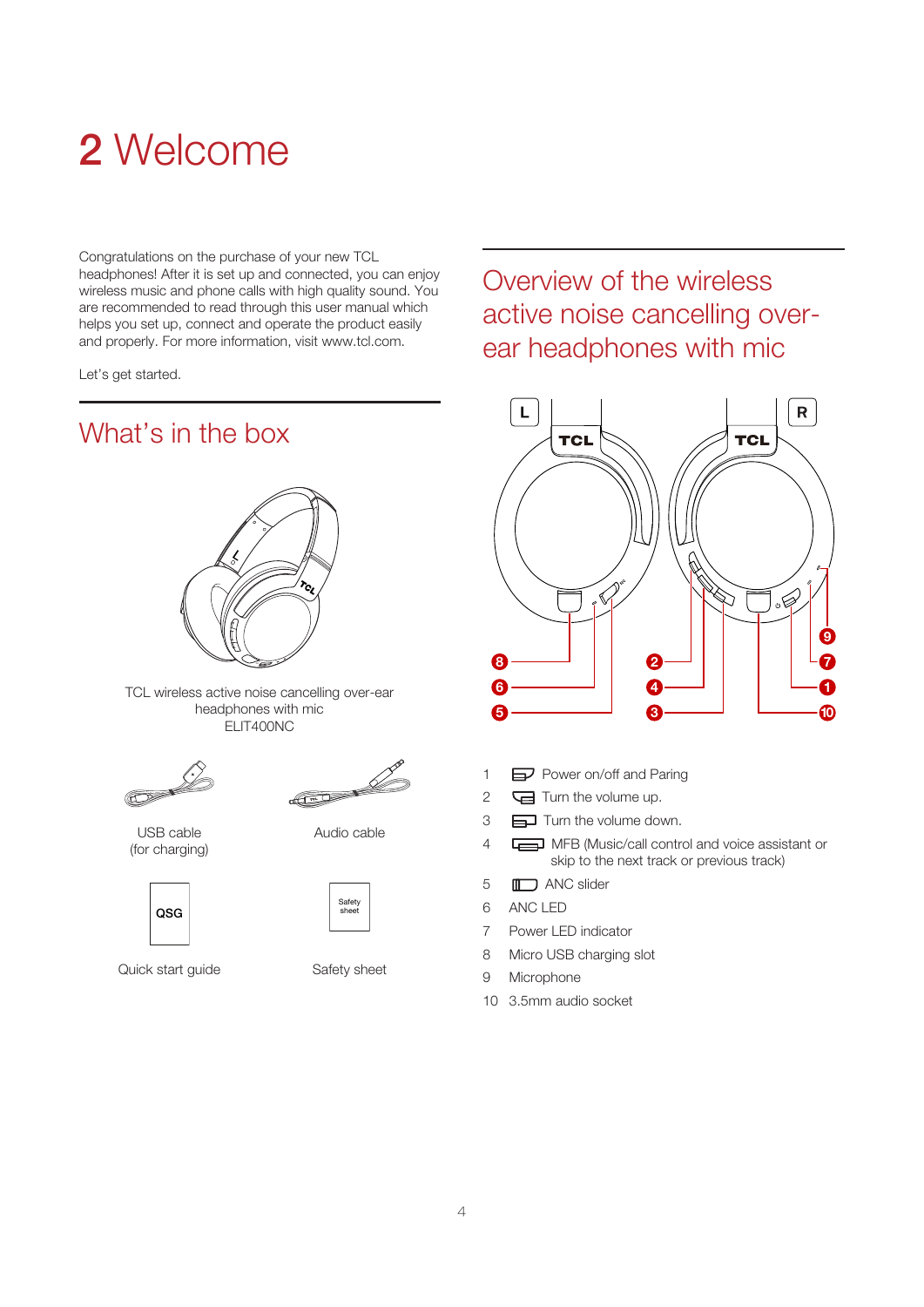## 3 Connect your headphones

Before you can make calls and enjoy music with your headphones, follow the instructions below to set up and connect your headphones.

### Charge your headphones

Connect the supplied USB charging cable to:

- The micro USB charging slot on the headphones and;
- The charger/USB port of a computer.
- $\rightarrow$  LED turns white during charging and turns off when the headphones are fully charged.



#### **Note**

- For first time use, charge the battery for 5 hours for optimum battery capacity and lifetime.
- After the first time charge, a normal charge takes approximately 2 hours.
- Use only the supplied USB charging cable to charge your headphones to prevent product damage.

### Warning

Only charge with certified USB adaptor DC 5V

### Pair the headphones with your smartphone or Bluetooth<sup>®</sup> devices

For the first time use, you have to pair the headphones with your smartphone manually.

- 1 Make sure that the headphones are fully charged.
- 2 Press and hold  $\Box$  for 5 seconds until the blue and white LED flashes alternately.
- 3 Turn on the Bluetooth® function of your smartphone.
- 4 Select TCL ELIT400NC. Enter '0000' if the headphones password is required.
	- $\rightarrow$  The blue LED will flash when pairing is successful.



#### Note

- The headphones can save up to 8 different devices you have connected. If you connect to more than 8 devices, the earliest connected device is replaced by the last connected one.
- Make sure your smartphone or device has Bluetooth<sup>®</sup> capability and is compatible to the headphones (see 'Bluetooth® profile' on page 3).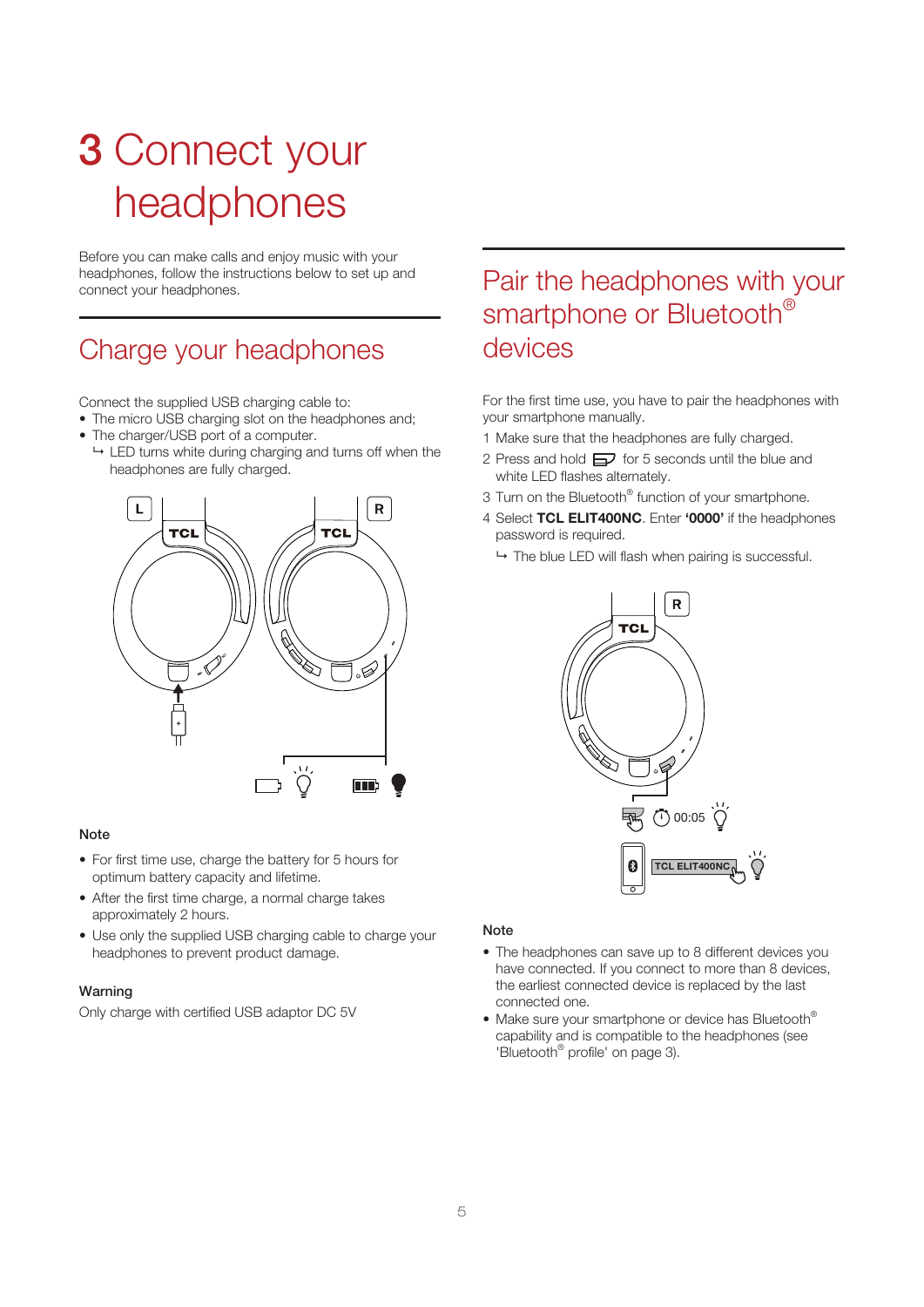## 4 Use your headphones

You can now enjoy wireless music and make your phone calls with your headphones.

### Using the supplied headphone cable

If you use the headset at a place where it is restricted to use Bluetooth devices such as on an airplane, you can use the headset as ANC headphones by connecting a device via the supplied headphone cable and turning the headset on. Even the headset is turned off, you can listen to music with high resolution audio play back.

#### **Note**

- When an incoming call arrives, a ring tone is heard via the headset. Answer the call using your smartphone or mobile phone, and talk using the microphone of the phone. You can hear the caller's voice from the headset.
- You can operate the power button and ANC slider only. Adjust the volume, playback/pause, and other operations on the playback device.
- The NC slider can be used to turn on ANC even when the headset is powered off and no matter the audio cable is connected or not.

### Power your headphones on or off



Press  $\mathbf{F}$  for 2 seconds to power on your headphones. Press  $\implies$  for 6 seconds to power off your headphones.

### Connect your headphones to your smartphone or Bluetooth® device

- 1 Turn on your smartphone or Bluetooth<sup>®</sup> device.
- 2 Turn on your headphones.
	- $ightharpoonup$  The blue LED flashes.
	- $\rightarrow$  The headphones are reconnected to the last connected smartphone/Bluetooth<sup>®</sup> device automatically.



#### Note

- You are recommended to turn on the smartphone/ Bluetooth® device or activate the Bluetooth® feature before turning on the headphones. Otherwise, you have to reconnect the headphones and smartphone/Bluetooth® device manually.
- If the headphones fail to connect to any Bluetooth<sup>®</sup> device within 5 minutes, and the ANC is off, the headphones will switch off automatically to save the battery life.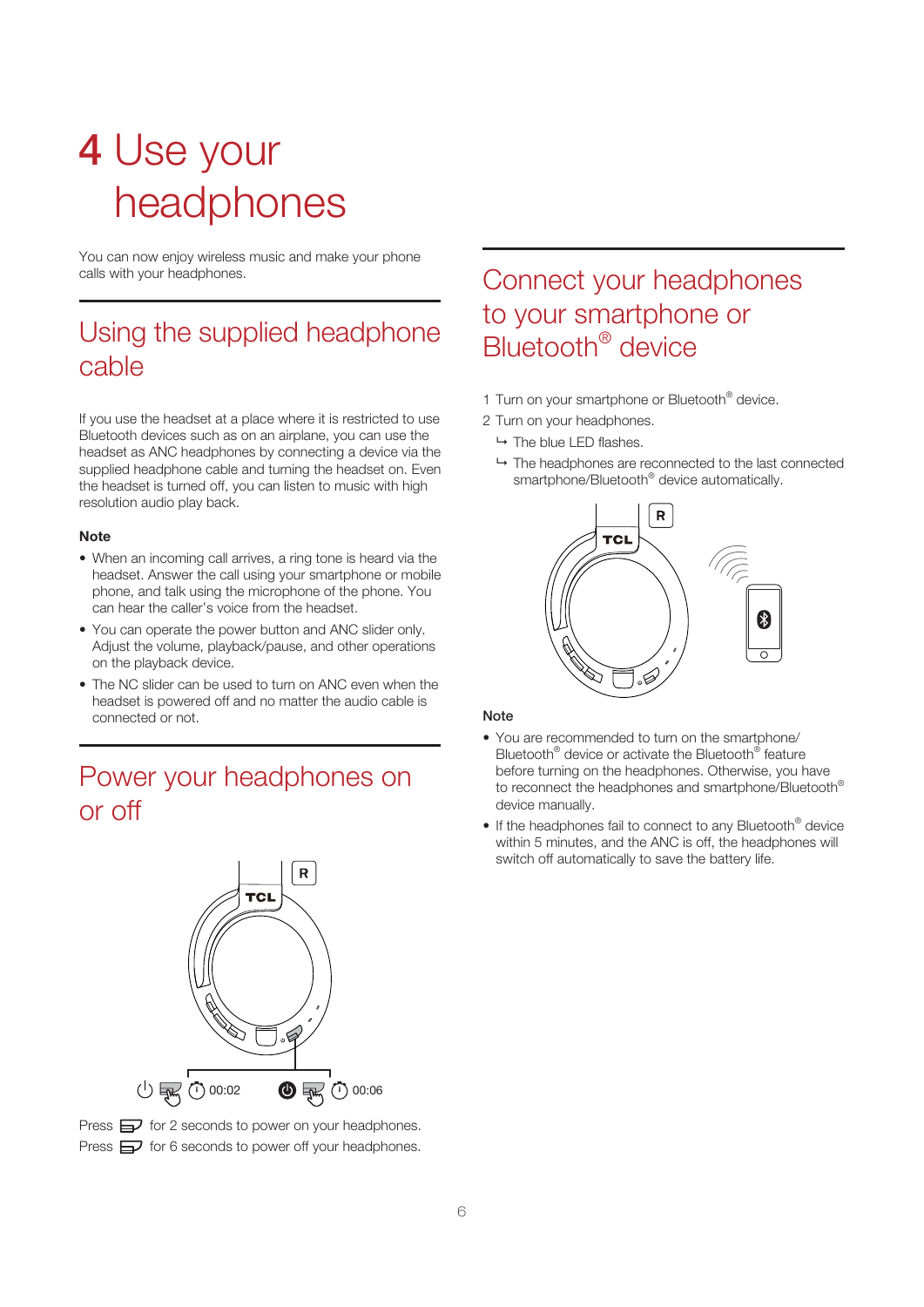### ANC control

Your headphones are featured with ANC (Active Noise Cancelation) function that protects your hearing from unwanted environmental noise using active noise control. With ANC function activated, you can enjoy free mobile communications and increase comfort while listening to music. For more information about how ANC is operated on your headphones, see the following table.

| <b>ANC</b> function | <b>ANC button</b><br>(left headphone) | <b>Green LED</b><br>(left headphone) |
|---------------------|---------------------------------------|--------------------------------------|
| Activated           | Slide to the right                    | On                                   |
| Deactivated         | Slide to the left                     | Off                                  |
|                     | L<br><b>TCL</b>                       |                                      |
| トレヘキヘ               |                                       |                                      |

#### Note

- If the ANC is on, the headphone will not turn off automatically in any states.
- You are recommended to disable the ANC function when it is not needed to save the battery life.

### Music control

| Music control | Operation                        |
|---------------|----------------------------------|
| Play or pause | Press $\boxed{\phantom{0}}$ once |
| Skip forward  | Press $\Box$ twice               |
| Skip backward | Press $\Box$ thrice              |
| Volume up     | Press $\Box$                     |
| Volume down   | Press $\equiv$                   |



### Voice assistant

Phone voice commands enable you to speak to **Siri®** or Google Assistant™ on your smartphone using your headphones. For more information on using Siri® or Google Assistant™, please consult the user manual of your smartphone or Bluetooth<sup>®</sup> device.



Press  $\boxed{\longrightarrow}$  for 2 seconds to activate Siri® or Google Assistant™. You will hear the start-up sound. Make a request to Siri® or Google Assistant™ through the headphones' microphone.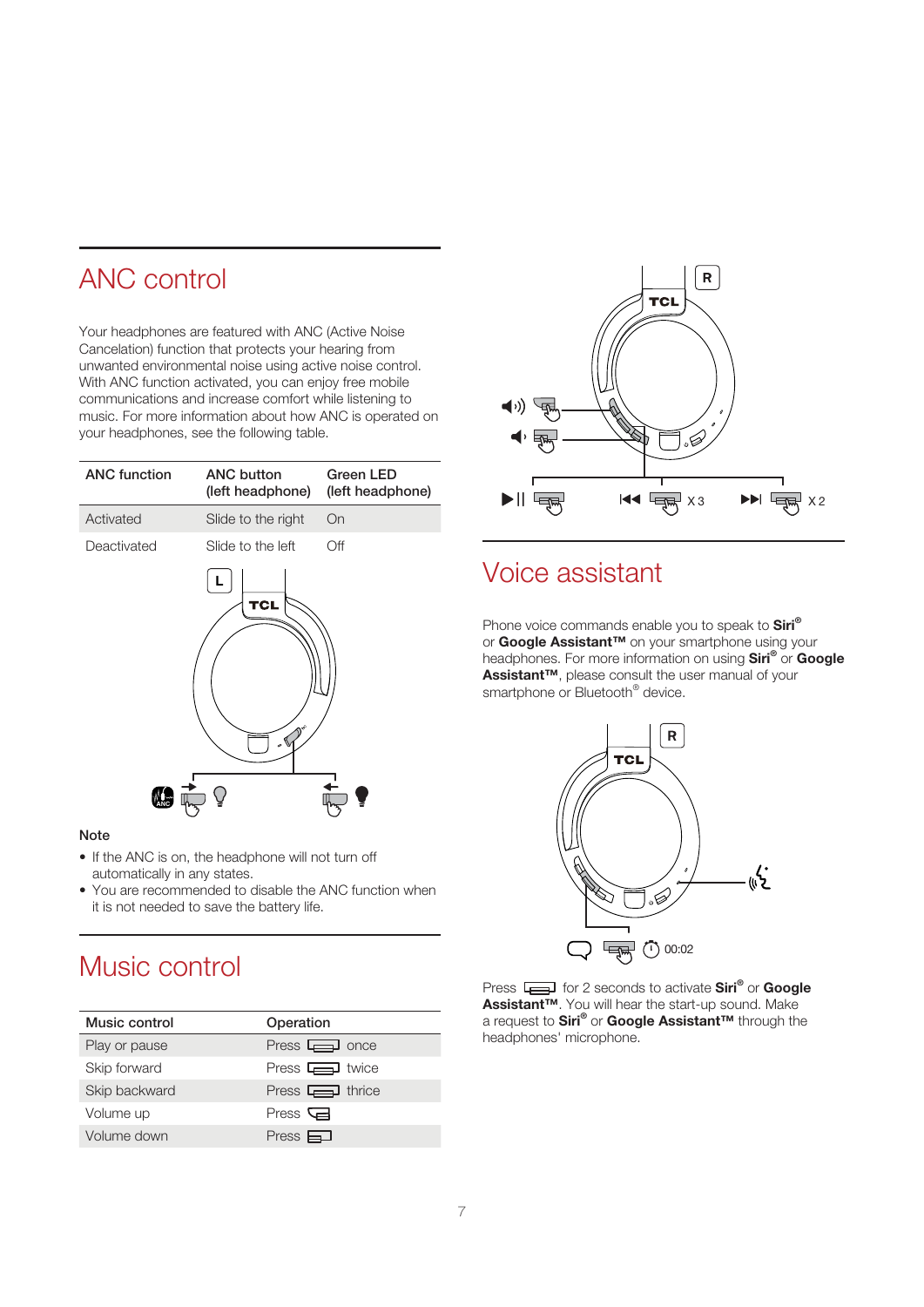### Call control

| Call control                                | Operation                                                              |
|---------------------------------------------|------------------------------------------------------------------------|
| Mute/unmute the<br>microphone during a call | Press $\implies$ twice.<br>No mute function when 2nd<br>caller actived |
| Pick up or hang up a call                   | Press $\Box$ once                                                      |
| Switch to another caller<br>during a call   | Press $\Box$ twice                                                     |
| Reject an incoming call                     | Press and hold $\Box$ for<br>2 seconds                                 |
| Adjust the volume                           | Press $\Box$ or $\Box$                                                 |
|                                             |                                                                        |



### Switch the voice language

After powering on the headphones, you will hear voice notifications of different headphone status such as when the battery level is low or when the headphones are connected to the smartphone or Bluetooth<sup>®</sup> device. To switch to another voice language, see the following steps.

- 1 Make sure the headphones are powered on.
- 2 Press and hold  $\sqrt{ }$  and  $\sqrt{ }$  simultaneously for 5 seconds.
	- You will hear a sound signal to confirm that the voice language has been changed.



### Tip

• There are two voice languages (English and Mandarin Chinese) available for selection.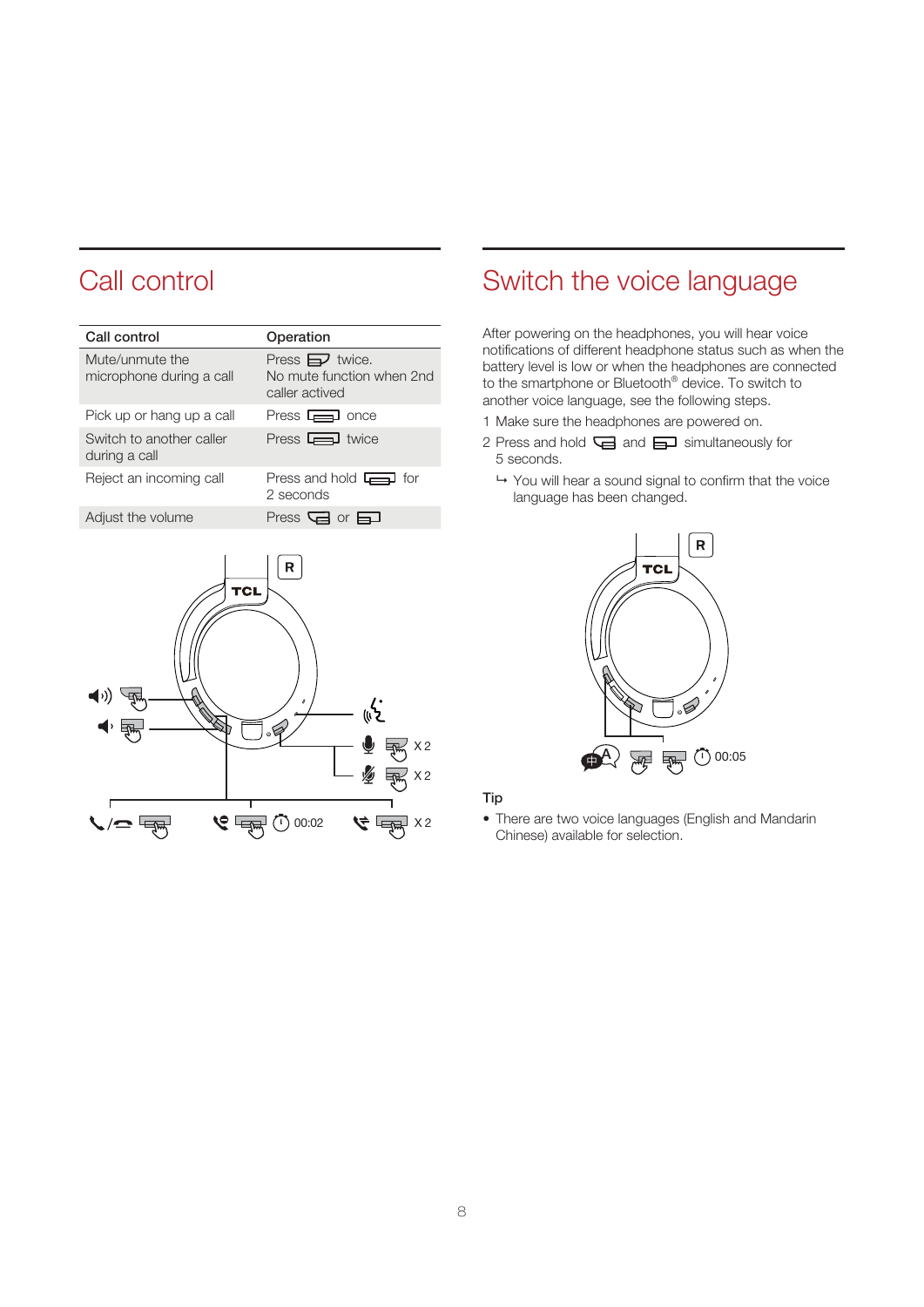## 5 Notice

### Compliance notice

### EMF

This product complies with all applicable standards and regulations regarding exposure to electromagnetic fields.

### Declaration of conformity

Hereby, TCL Corporation declares that this product is in compliance with the essential requirements and other relevant provisions of Directive 2014/53/EU. You can find the Declaration of Conformity on www.tcl.com

### Remove the integrated battery

Check your country's local waste regulations for the proper disposal of electronic products. To protect the environment, remove and recycle the headphone battery before disposing of them.



Lithium polymer battery (2.22Wh)

### Disposal of your old product and battery

#### Environmental protection and sustainability

We have omitted all unnecessary packaging and make sure it is eco-friendly and sustainable.



Your product is designed and manufactured with high quality materials and components, which can be recycled and reused. Please observe the local regulations regarding the disposal of packaging materials, exhausted batteries and old equipment. For recycling information, please visit www.tcl.com



This symbol on a product means that the product is covered by European Directive 2012/19/EU.

This symbol means that the product contains a built-in rechargeable battery covered by European Directive 2013/56/EU which cannot be disposed of with normal household waste. We strongly advise you to take your product to an official collection point.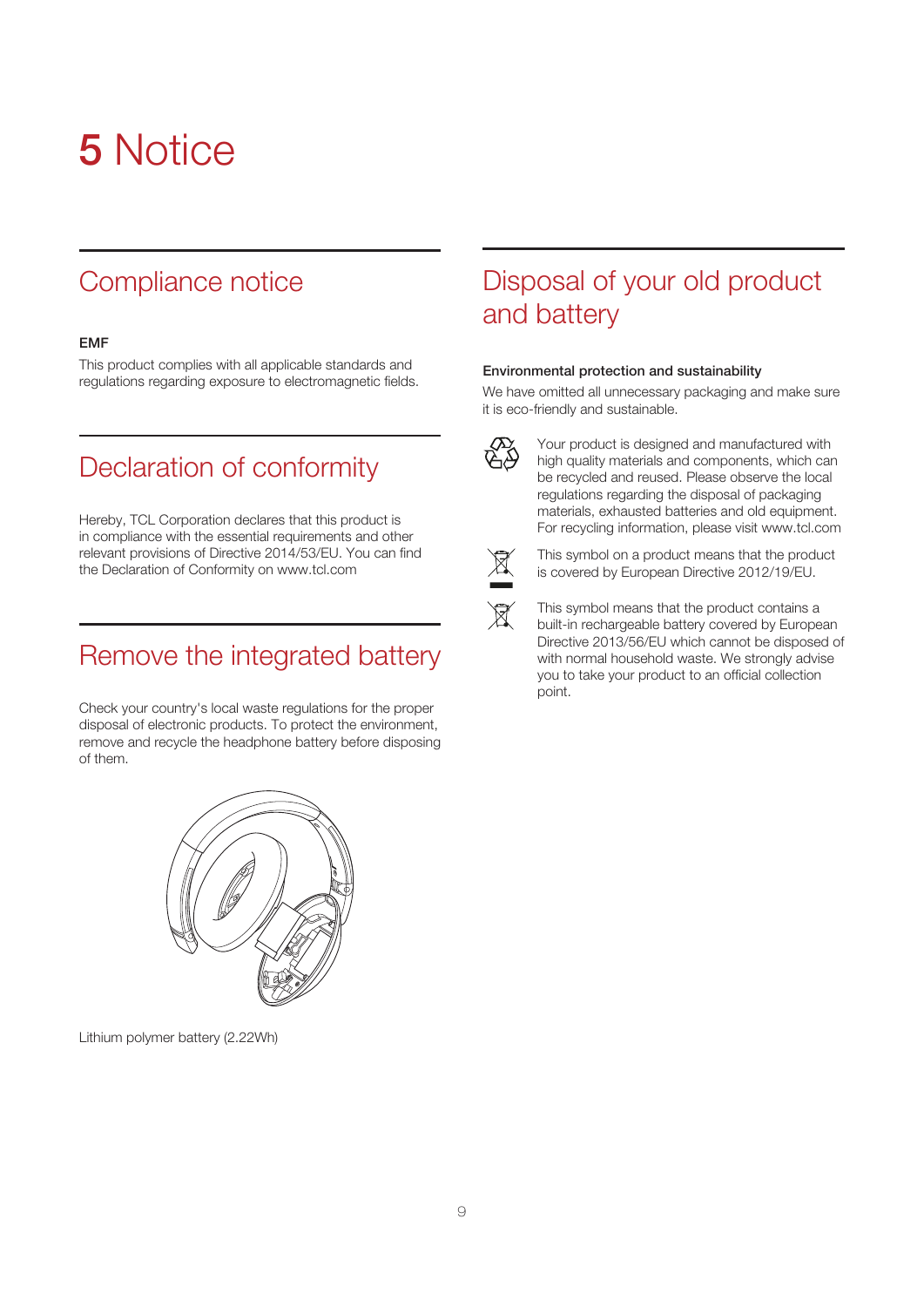## 6 Notice for US and Canada

### Compliance notice for US

This device complies with the FCC rules. Operation is subject to the following two conditions:

- 1. This device may not cause harmful interference, and
- 2. This device must accept any interference received, including interference that may cause undesired operation.

#### FCC rules

This equipment has been tested and found to comply with the limits for a Class B digital device, pursuant to Part 15 of the FCC Rules. These limits are designed to provide reasonable protection against harmful interference in a residential installation. This equipment generates, uses and can radiate radio frequency energy and, if not installed and used in accordance with the instructions, may cause harmful interference to radio communications. However, there is no guarantee that interference will not occur in a particular installation. If this equipment does cause harmful interference to radio or television reception, which can be determined by turning the equipment off and on, the user is encouraged to try to correct the interference by one or more of the following measures:

- Reorient or relocate the receiving antenna.
- Increase the separation between the equipment and receiver.
- Connect the equipment into an outlet on a circuit different from that to which the receiver is connected.
- Consult the dealer or an experienced radio/TV technician for help.

#### FCC Radiation Exposure Statement:

This equipment complies with FCC radiation exposure limits set forth for an uncontrolled environment. This transmitter must not be co-located or operated in conjunction with any other antenna or transmitter.

### Compliance notice for Canada

This device complies with Industry Canada licenceexempt RSS standard(s). Operation is subject to the following two conditions: (1) this device may not cause harmful interference, and (2) this device must accept any interference received, including interference that may cause undesired operation.

CAN ICES-3(B)/NMB-3(B)

#### IC Radiation Exposure Statement

This equipment complies with Canada radiation exposure limits set forth for uncontrolled environments. This transmitter must not be co-located or operating in conjunction with any other antenna or transmitter.

**Caution:** The user is cautioned that changes or modifications not expressly approved by the party responsible for compliance could void the user's authority to operate the equipment.

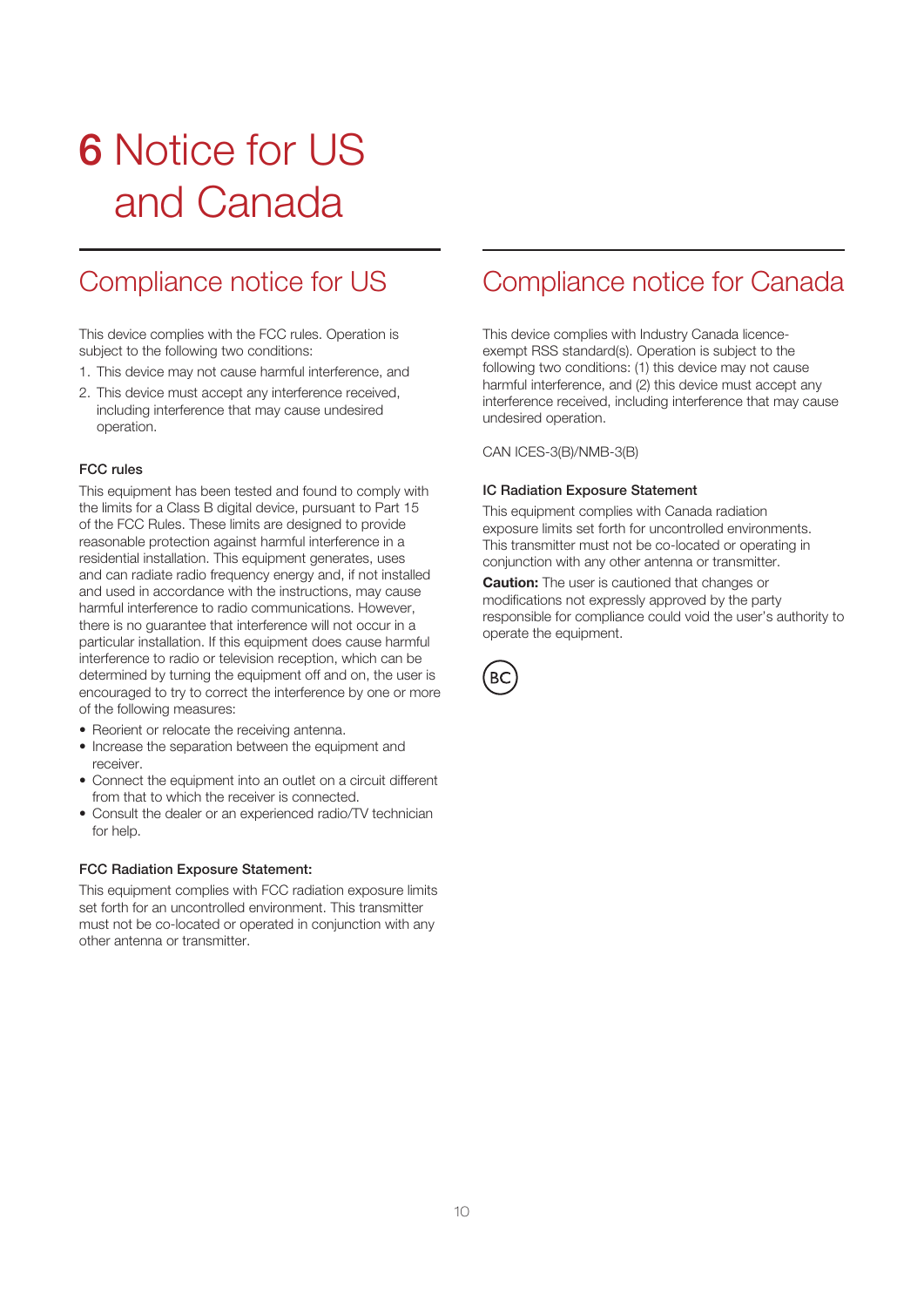## 7 Trademarks

### **Bluetooth**\*

The Bluetooth® word mark and logos are registered trademarks owned by Bluetooth® SIG, Inc. and any use of such marks by TCL Corporation under license.

### Siri®

Siri® is a trademark of Apple Inc., registered in the U.S. and other countries.

#### Google™

Google™ and the Google™ Logo are registered trademarks of Google™ Inc., and Google Assistant™ is a trademark of Google™, Inc.

### **TCL**

TCL is a registered trademark of TCL Corporation in the U.S. and Canada.

### ELIT

ELIT is a trademark of TCL North America.

#### All other trademarks and trade names

are the property of their respective owners.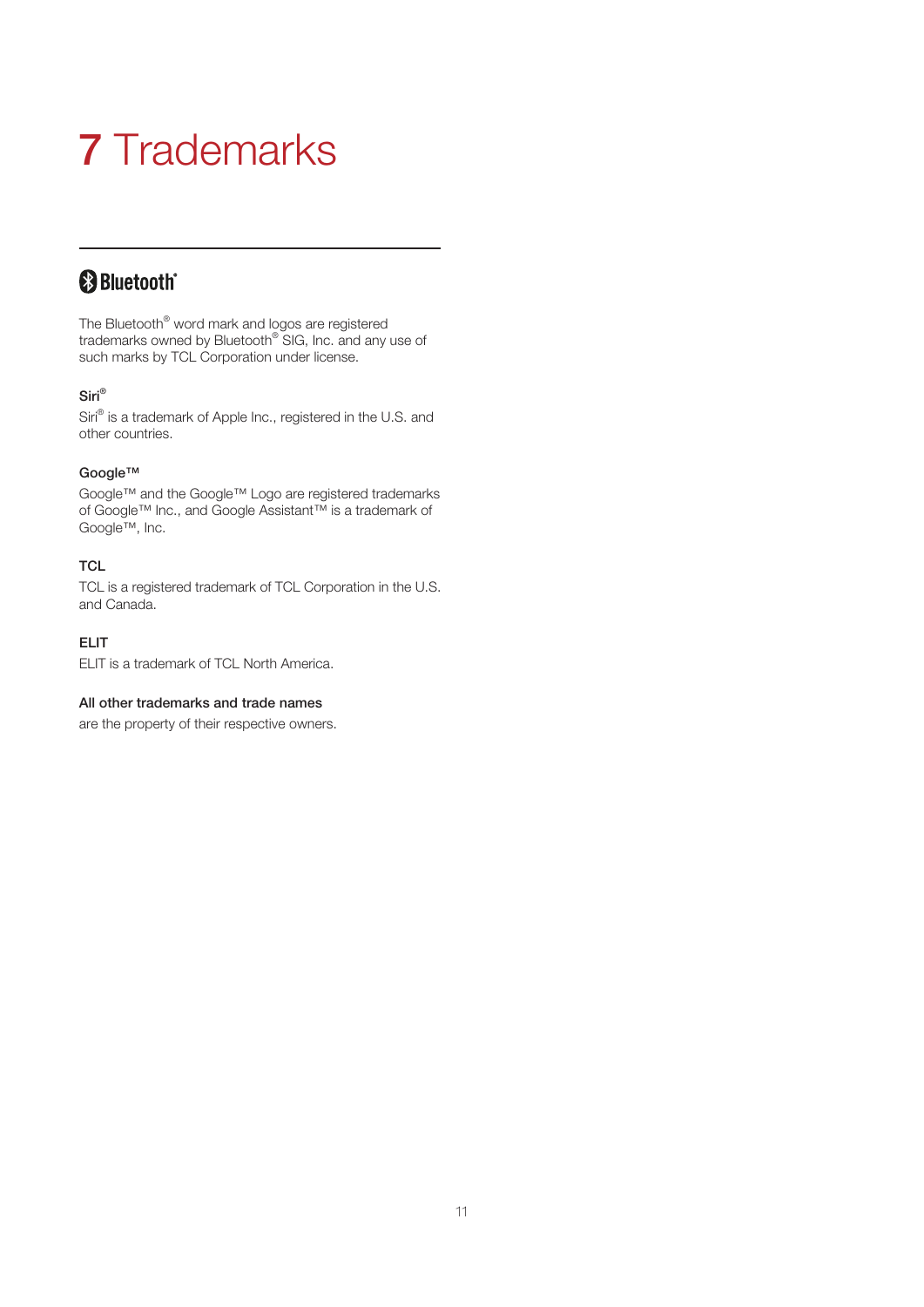## 8 FAC

I cannot switch on the headphones.

• Your headphones do not have enough battery power. Charge your headphones (see 'Charge your headphones' on page 5).

The headphones are not connected to my smartphone automatically.

• Make sure you switch on your smartphone before you switch on the headphones. Make sure the Bluetooth<sup>®</sup> function of your smartphone is switched on.

The headphones keep on disconnecting.

- Your headphones do not have enough battery power. Charge your headphones (see 'Charge your headphones' on page 5).
- Make sure the headphones and Bluetooth® device are within the operation range. Remove any unnecessary Bluetooth<sup>®</sup> devices.
- Remove the headphones from the pairing list and pair them with your device again.

The headphones do not pair with my device.

- Make sure you follow the steps described in this user manual.
- Make sure the headphones have entered the pairing mode. Press and hold  $\Box$  until the blue and white LED flashes alternately.

I cannot find the headphones model name on the pairing list of my Bluetooth<sup>®</sup> device to make a first time connection.

• Follow the steps described in this user manual and pair the headphones with your device manually again (see 'Pair the headphones with your smartphone or Bluetooth® devices' on page 5).

Why does the music play on my smartphone speaker, but not through my headphones?

• Make sure you have already selected on your smartphone to listen to music through the headphones. For information, consult the user manual of your smartphone.

I cannot hear the other side's speaking.

- Adjust the volume of your headphones.
- Adjust the volume of your connected Bluetooth® device.

The other side cannot hear my voice.

- Make sure you speak close to the microphone.
- Make sure the microphone is not muted.

The audio quality is poor and crackling noise can be heard.

• Make sure the Bluetooth® device is within the operation range. Reduce the distance or remove obstacles between your headphones and Bluetooth® device.

The audio quality is poor when streaming from the smartphone or audio streaming does not work at all.

• Make sure your smartphone supports both HFP - Handsfree profile and A2DP - Advanced audio distribution profile (Bluetooth® stereo supported).

I cannot control music functions on my Bluetooth<sup>®</sup> device.

• Make sure the Bluetooth® audio source supports AVRCP - Audio video remote control profile.

Where do I take my headphones to dispose of them?

• To find the closest electronics recycling solution to you, please visit www.tcl.com

For further support, visit www.tcl.com